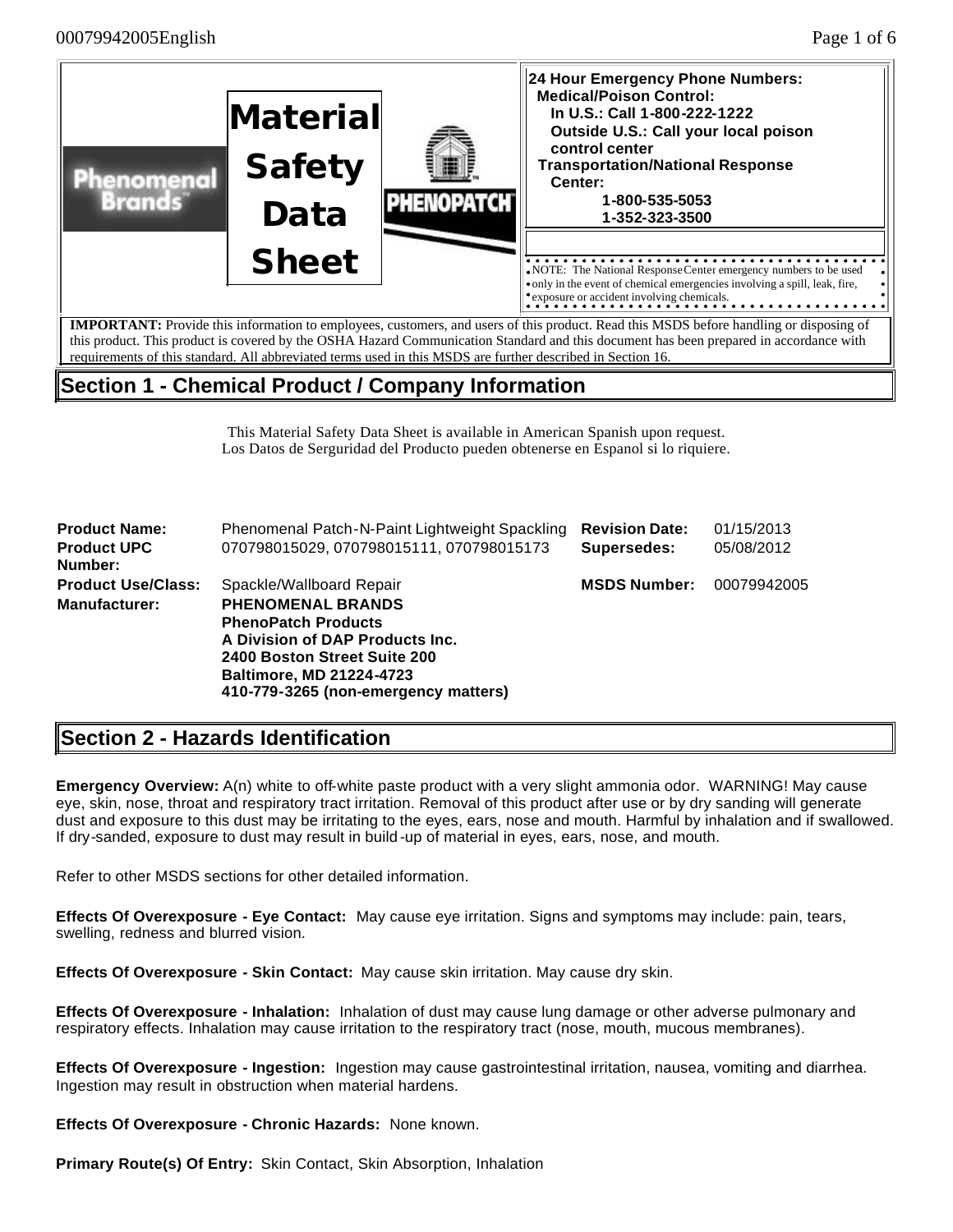### **Carcinogenicity:**

None

| Section 3 - Composition / Information On Ingredients |                 |           |  |  |  |
|------------------------------------------------------|-----------------|-----------|--|--|--|
| <b>Chemical Name</b>                                 | <b>CASRN</b>    | $Wt\%$    |  |  |  |
| Sodium silicate glass                                | 1344-09-8       | $10 - 30$ |  |  |  |
| Limestone                                            | $1317 - 65 - 3$ | l -^      |  |  |  |
| Sodium Borate; Boric Acid, Sodium Salt               | 7775-19-1       | 1 - L     |  |  |  |

# **Section 4 - First Aid Measures**

**First Aid - Eye Contact:** In case of contact, immediately flush eyes with plenty of water for at least 15 minutes. Get medical attention immediately.

**First Aid - Skin Contact:** Wash off immediately with soap and plenty of water.

**First Aid - Inhalation:** If inhaled, remove to fresh air. If not breathing, give artificial respiration. If breathing is difficult, give oxygen. Get medical attention immediately.

**First Aid - Ingestion:** Call a physician or Poison Control Center immediately. Do not induce vomiting.

**Note to Physician:** None.

**COMMENTS:** If over-exposure occurs, call your poison control center at 1-800-222-1222.

# **Section 5 - Fire Fighting Measures**

**Extinguishing Media:** Carbon Dioxide, Dry Chemical, Foam, Water Fog

**Unusual Fire And Explosion Hazards:** None known.

**Special Firefighting Procedures:** Cool fire-exposed containers using water spray.

### **Section 6 - Accidental Release Measures**

**Steps To Be Taken If Material Is Released Or Spilled:** Wear proper protective equipment as specified in Section 8. Scrape up dried material and place into containers.

# **Section 7 - Handling And Storage**

**Handling:** KEEP OUT OF REACH OF CHILDREN! Avoid contact with skin and eyes. Do not breathe dust. Removal of this product after use will result in the generation of Dust. If dry-sanded, exposure to dust may result in the build-up of material in eyes, ears, nose, and mouth which may cause irritation. Avoid excessive heat and handling. Wash thoroughly after handling.

**Storage:** Avoid excessive heat and freezing. Keep tightly closed. Do not store at temperatures above 120 degrees F. Store away from caustics and oxidizers.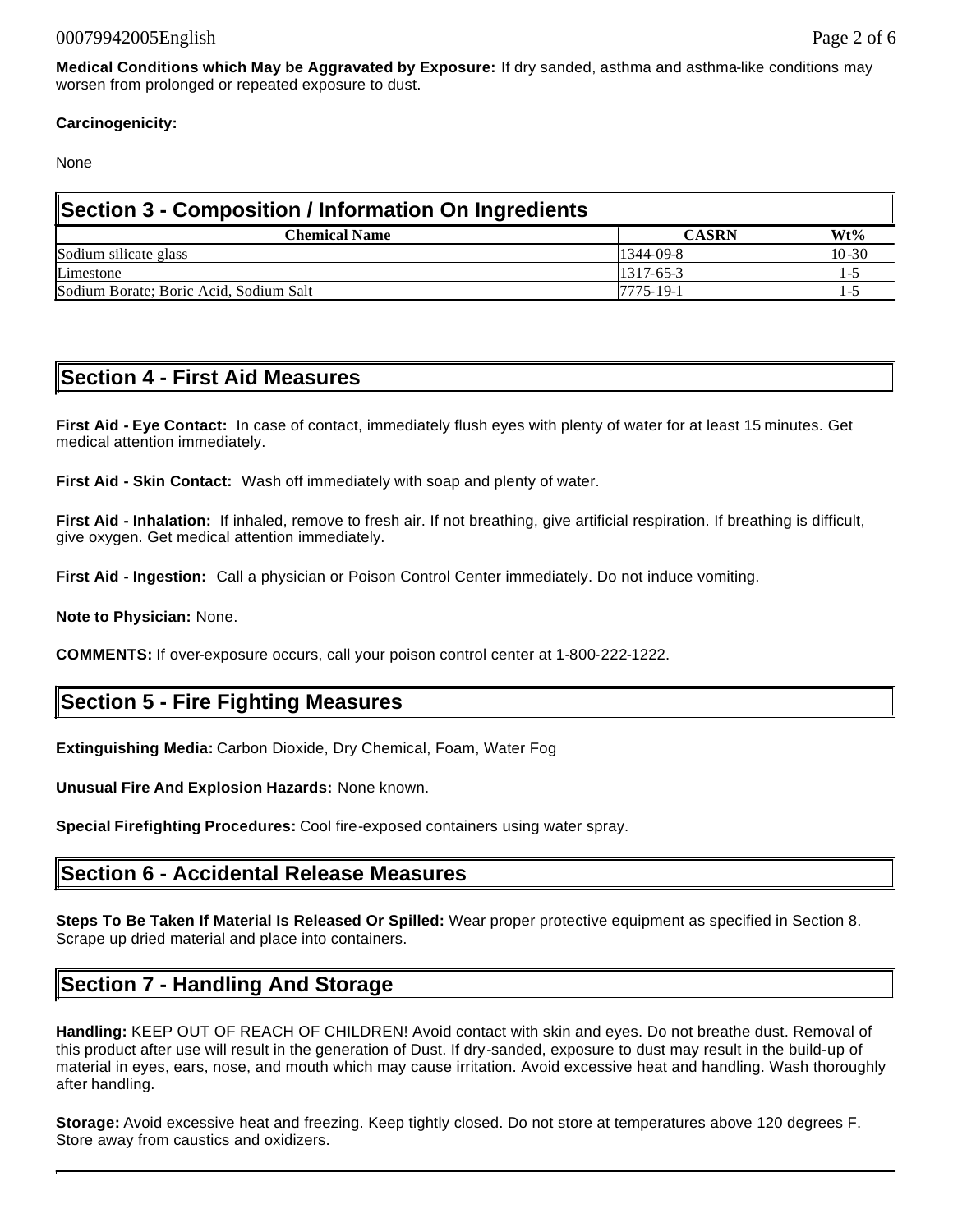### **Section 8 - Exposure Controls / Personal Protection**

| <b>Chemical Name</b>                   | <b>CASRN</b> | <b>ACGIH TWA</b> | <b>ACGIH STEL</b> | <b>ACGIH CEIL</b> | <b>OSHA TWA</b>                    | <b>OSHA STEL</b> | <b>OSHA CEIL</b> | <b>Skin</b> |
|----------------------------------------|--------------|------------------|-------------------|-------------------|------------------------------------|------------------|------------------|-------------|
| Sodium silicate glass                  | 1344-09-8    | 10 MGM3          | N.E.              | N.E.              | 5 MGM3                             | N.E.             | N.E.             | No          |
| Limestone                              | 1317-65-3    | 10 MGM3          | N.E.              | N.E.              | 5 MGM3<br>(respirable<br>fraction) | N.E.             | N.E.             | No          |
| Sodium Borate: Boric Acid. Sodium Salt | 7775-19-1    | 2 MGM3           | 6 MGM3            | N.E.              | N.E.                               | N.E.             | N.E              | No          |

**Precautionary Measures:** Contact lenses pose a special hazard; soft lenses may absorb and all lenses concentrate irritants.

**Engineering Controls:** Local ventilation of emission sources may be necessary to maintain ambient concentrations below recommended exposure limits. Prevent build-up of dust and vapors by opening windows and doors or use other means to ensure fresh air entry during application, drying and sanding. Wet sanding is recommended to avoid generation of dust.

**Respiratory Protection:** If concentrations exceed the exposure limits specified, use of a NIOSH-approved supplied air respirator is recommended. Where the protection factor is exceeded, use of a Self Contained Breathing Apparatus (SCBA) may be necessary. A respiratory protection program that meets the OSHA 1910.134 and ANSI Z88.2 requirements must be followed whenever workplace conditions warrant a respirator's use. Use an approved NIOSH/OSHA respirator if dry sanded.

**Skin Protection:** Wear gloves with repeated or prolonged use.

**Eye Protection:** Safety glasses with side-shields.

**Other protective equipment:** Not required under normal use.

**Hygienic Practices:** Remove and wash contaminated clothing before re-use.

**Important:** Listed Permissible Exposure Levels (PEL) are from the U.S. Dept. of Labor OSHA Final Rule Limits (CFR 29 1910.1000); these limits may vary between states.

**Note:** An employee's skin exposure to substances having a "YES" in the "SKIN" column in the table above shall be prevented or reduced to the extent necessary under the circumstances through the use of gloves, coveralls, goggles or other appropriate personal protective equipment, engineering controls or work practices.

# **Section 9 - Physical And Chemical Properties**

**Boiling Range:** Not Established **Vapor Density:** Heavier Than Air **Odor:** Very Slight Ammonia **Odor Threshold:** Not Established **Color:** White to Off-White **Evaporation Rate:** Slower Than n-Butyl Acetate **Solubility in H2O:** Not Established **Specific Gravity:** 0.42 - 0.42 **Freeze Point: Not Established pH: Preeze Point:** Between 7.0 and 12.0 **Vapor Pressure:** Not Established **Viscosity:** Not Established **Physical State:** Paste **Flammability:** Non-Flammable **Flash Point, F:** Greater than 200 **Method:** (Seta Closed Cup) **Lower Explosive Limit, %:** Not Determined **Upper Explosive Limit, %:**Not Determined

When reported, vapor pressure of this product has been calculated theoretically based on its constituent makeup and has not been determined experimentally.

(See section 16 for abbreviation legend)

# **Section 10 - Stability And Reactivity**

**Conditions To Avoid:** Excessive heat and freezing.

**Incompatibility:** Strong oxidizing agents. Strong bases.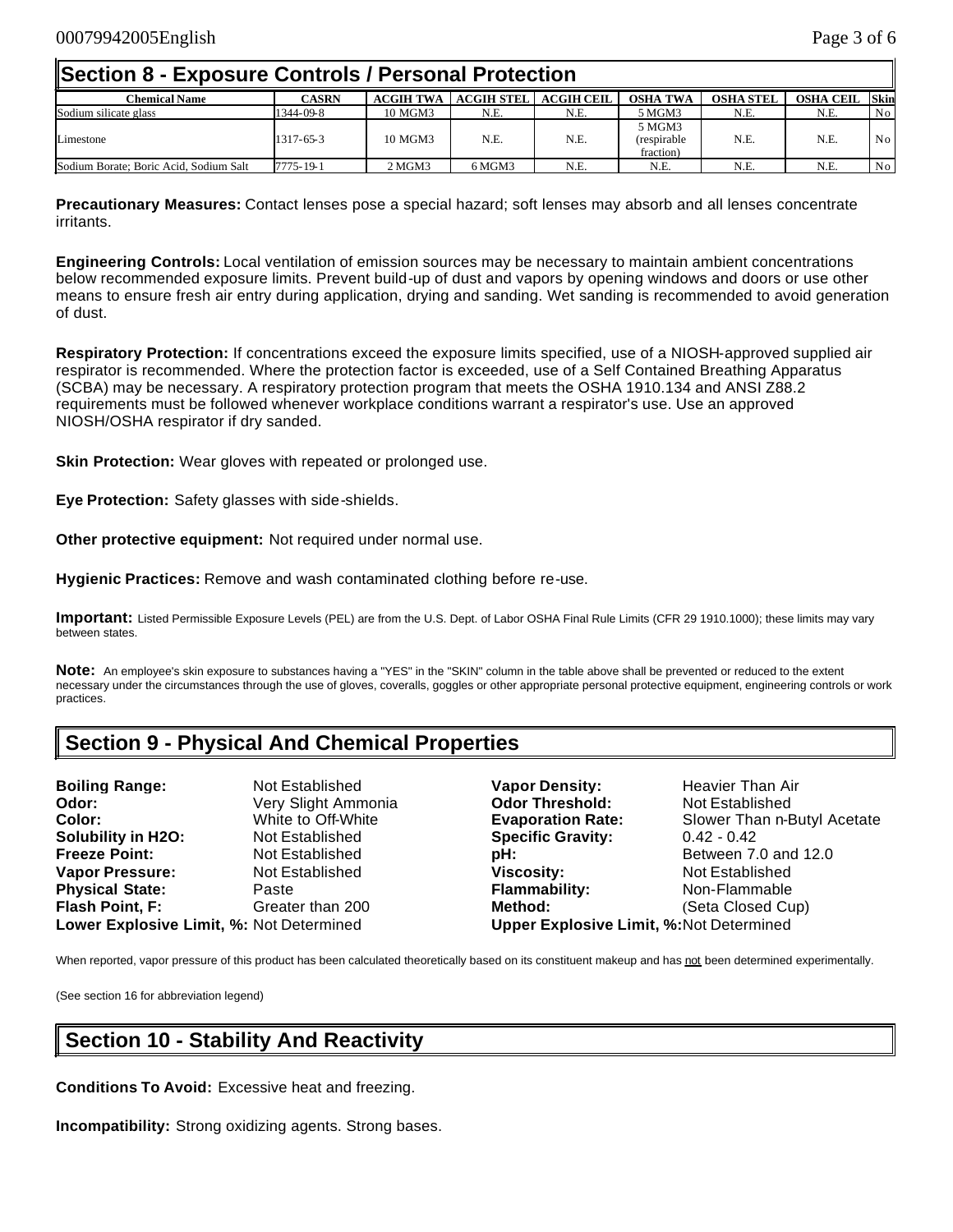#### 00079942005English Page 4 of 6

**Hazardous Decomposition Products:** Normal decomposition products, i.e., COx, NOx.

**Hazardous Polymerization:** Hazardous polymerization will not occur under normal conditions.

**Stability:** Stable under normal conditions.

## **Section 11 - Toxicological Information**

**Product LD50:** Not Established **Product LC50:** Not Established

None

**Significant Data with Possible Relevance to Humans:** None.

## **Section 12 - Ecological Information**

**Ecological Information:** Ecological injuries are not known or expected under normal use.

## **Section 13 - Disposal Information**

**Disposal Information:** Dispose of material in accordance with all federal, state and local regulations. State and Local regulations/restrictions are complex and may differ from Federal regulations. Responsibility for proper waste disposal is with the owner of the waste.

**EPA Waste Code if Discarded (40 CFR Section 261):** None.

#### **Section 14 - Transportation Information DOT Proper Shipping Name:** Not Regulated. **Packing Group:** N.A. **DOT Technical Name:** N.A. **Hazard Subclass:** N.A. **DOT Hazard Class:** N.A. **DOT UN/NA Number:** N.A.

Note: The shipping information provided is applicable for domestic ground transport only. Different categorization may apply if shipped via other modes of transportation and/or to non-domestic destinations.

# **Section 15 - Regulatory Information**

### **CERCLA - SARA Hazard Category:**

This product has been reviewed according to the EPA 'Hazard Categories' promulgated under Sections 311 and 312 of the Superfund Amendment and Reauthorization Act of 1986 (SARA Title III) and is considered, under applicable definitions, to meet the following categories:

Immediate Health Hazard, Chronic Health Hazard

### **SARA Section 313:**

This product contains the following substances subject to the reporting requirements of Section 313 of Title III of the Superfund Amendment and Reauthorization Act of 1986 and 40 CFR part 372:

None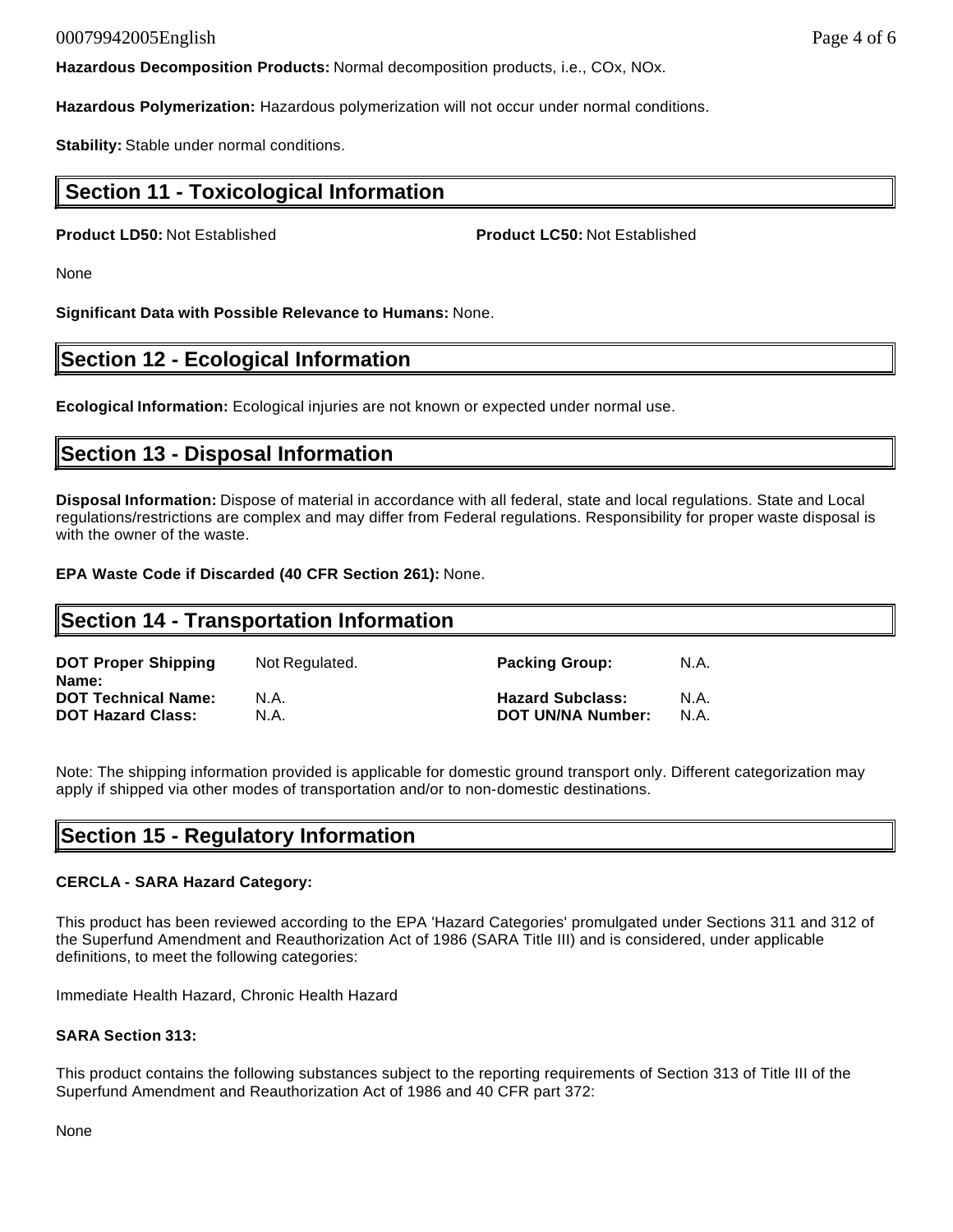#### 00079942005English Page 5 of 6

#### **Toxic Substances Control Act:**

All ingredients in this product are either on TSCA inventory list, or otherwise exempt.

This product contains the following chemical substances subject to the reporting requirements of TSCA 12(B) if exported from the United States:

None

#### **New Jersey Right-to-Know:**

The following materials are non-hazardous, but are among the top five components in this product:

| $\sim$<br>'hamiag<br>Name  | $\sim$<br>ست<br>$-$     |
|----------------------------|-------------------------|
| Water                      | 7722<br>10<br>$22 - 10$ |
| $\cdot$<br>Acrylic polymer | Proprietary             |

#### **Pennsylvania Right-to-Know:**

The following non-hazardous ingredients are present in the product at greater than 3%:

| $n_{\rm homion}$<br>Name | $\mathbf{A}$              |
|--------------------------|---------------------------|
| Water                    | ---<br>$\sim$<br><br>-10- |
| Acrylic polymer          | $Dr_{OMT}$<br>тем         |

#### **California Proposition 65:**

WARNING: This product contains chemicals known to the State of California to cause cancer, birth defects or other reproductive harm.

| <b>Section 16 - Other Information</b> |                                                                                                                                                          |                                                             |                                                                   |  |  |
|---------------------------------------|----------------------------------------------------------------------------------------------------------------------------------------------------------|-------------------------------------------------------------|-------------------------------------------------------------------|--|--|
| <b>HMIS Ratings:</b>                  |                                                                                                                                                          |                                                             |                                                                   |  |  |
| Health: 1                             | Flammability: 1                                                                                                                                          | Reactivity: 0                                               | Personal Protection: X                                            |  |  |
|                                       | Volatile Organic Compounds (VOC), less water less exempts: g/L:                                                                                          |                                                             | 5.3<br>lb/gal: 0.04<br>wt:wt%: 0.9                                |  |  |
|                                       | Volatile Organic Compounds (VOC), less water less exempts, less LVP-VOCs:                                                                                |                                                             | wt:wt%: 0.0                                                       |  |  |
|                                       | <b>REASON FOR REVISION: Periodic Update</b>                                                                                                              |                                                             |                                                                   |  |  |
| Legend:<br>N.A. - Not Applicable      |                                                                                                                                                          |                                                             | ACGIH - American Conference of Governmental Industrial Hygienists |  |  |
|                                       | N.E. - Not Established                                                                                                                                   | SARA - Superfund Amendments and Reauthorization Act of 1986 |                                                                   |  |  |
|                                       | N.D. - Not Determined<br>NJRTK - New Jersey Right-to-Know Law<br>VOC - Volatile Organic Compound<br>OSHA - Occupational Safety and Health Administration |                                                             |                                                                   |  |  |
|                                       |                                                                                                                                                          |                                                             |                                                                   |  |  |
|                                       | PEL - Permissible Exposure Limit                                                                                                                         | HMIS - Hazardous Materials Identification System            |                                                                   |  |  |
|                                       | TLV - Threshold Limit Value                                                                                                                              |                                                             | NTP - National Toxicology Program                                 |  |  |
|                                       | CEIL - Ceiling Exposure Limit                                                                                                                            |                                                             | STEL - Short Term Exposure Limit                                  |  |  |
|                                       | LD50 - Lethal Dose 50                                                                                                                                    | LC50 - Lethal Concentration 50                              |                                                                   |  |  |
|                                       | F - Degree Fahrenheit                                                                                                                                    |                                                             | <b>MSDS</b> - Material Safety Data Sheet                          |  |  |